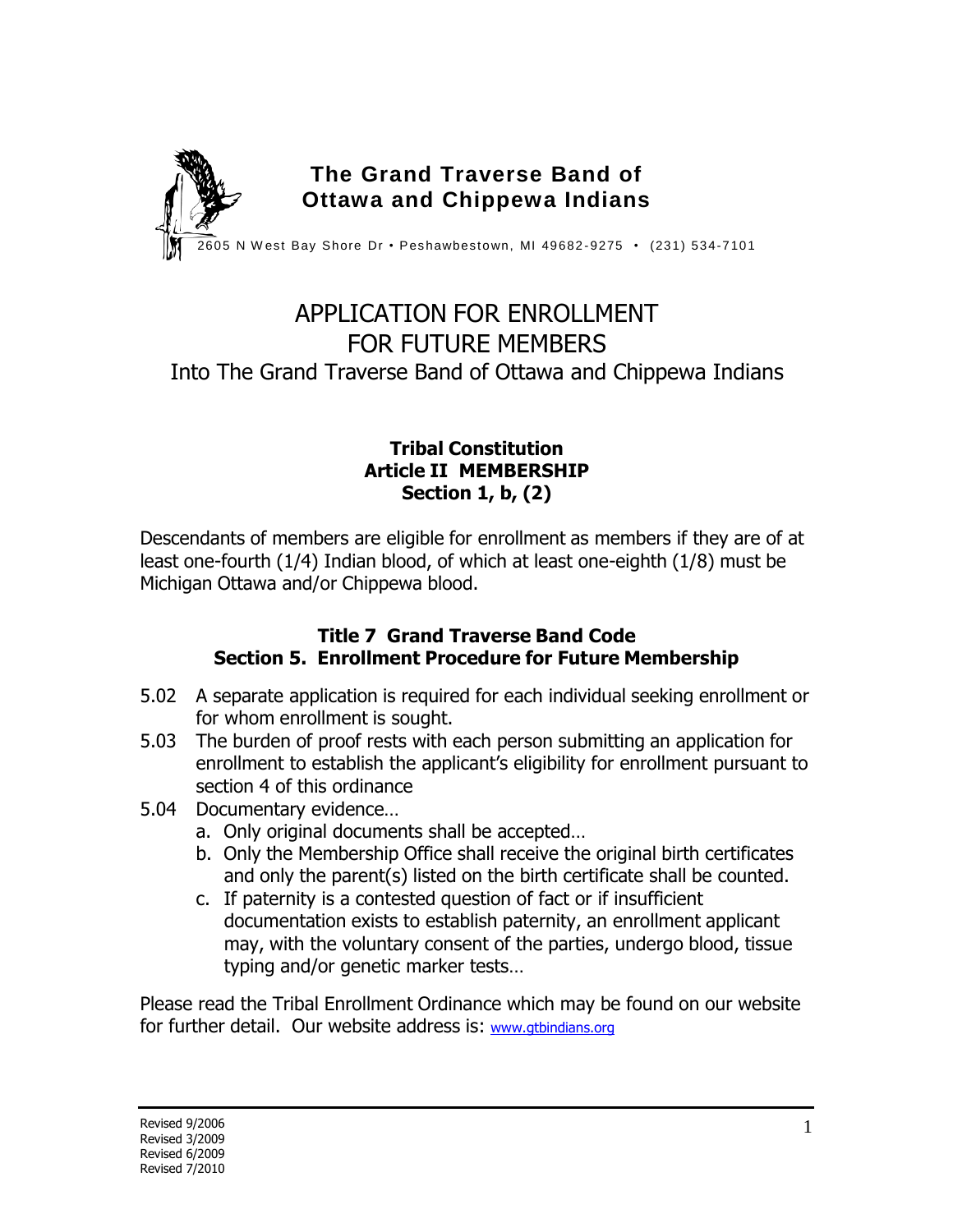

## **The Grand Traverse Band of Ottawa and Chippewa Indians**

 $\widetilde{2605}$  N West Bay Shore Dr • Peshawbestown, MI 49682-9275 • (231) 534-7101

## Instructions for Completing the Application for the Enrollment of a Future Member

Any incomplete application will be considered invalid and returned to the applicant.

- 1. Complete the entire application for enrollment. Leave no question unanswered.
- 2. Fill out the attached family tree form to the best of your knowledge. Blood quantum lines must be left blank. They will be completed by our staff.
- 3. Provide original copies of birth records/certificate. Please note that we will not use hospital records of birth. You must provide a state certified record listing the applicant's birth parents. Our office will mail the original back to you.
- 4. Provide original copies of any other documents that will allow us to trace the applicant's lineage to the Durant Roll.
- 5. Provide original copies of documents that may have legally changed the applicant's name including marriage licenses, divorce decrees and family adoptions.
- 6. Provide the applicant's original Social Security Card. Our office will mail the original back to you.
- 7. Attach copies of records needed to demonstrate that you have a parent or grandparent on our Base Roll.

We may request other information we feel is necessary to complete the process.

No person shall be eligible for enrollment if he or she is an enrolled member of another Federally Recognized Tribe, Band or Group. GTB recommends that the applicant who is currently enrolled with another Tribe, does not relinquish their membership with that Tribe until they are notified that they are eligible for enrollment in the Grand Traverse Band.

The applicant's family tree will be researched to determine the applicant's blood quantum. Once all documents have been provided and the research is complete the applicant's application will be forwarded to the Membership Coordinator (Department Manager) for their consideration.

If the applicant is accepted as a member of the Grand Traverse Band of Ottawa and Chippewa Indians a Tribal Identification card will be issued.

#### **I have read and understand the instructions given.**

Signature **Date** 

Applicant or Parent/Guardian if under 18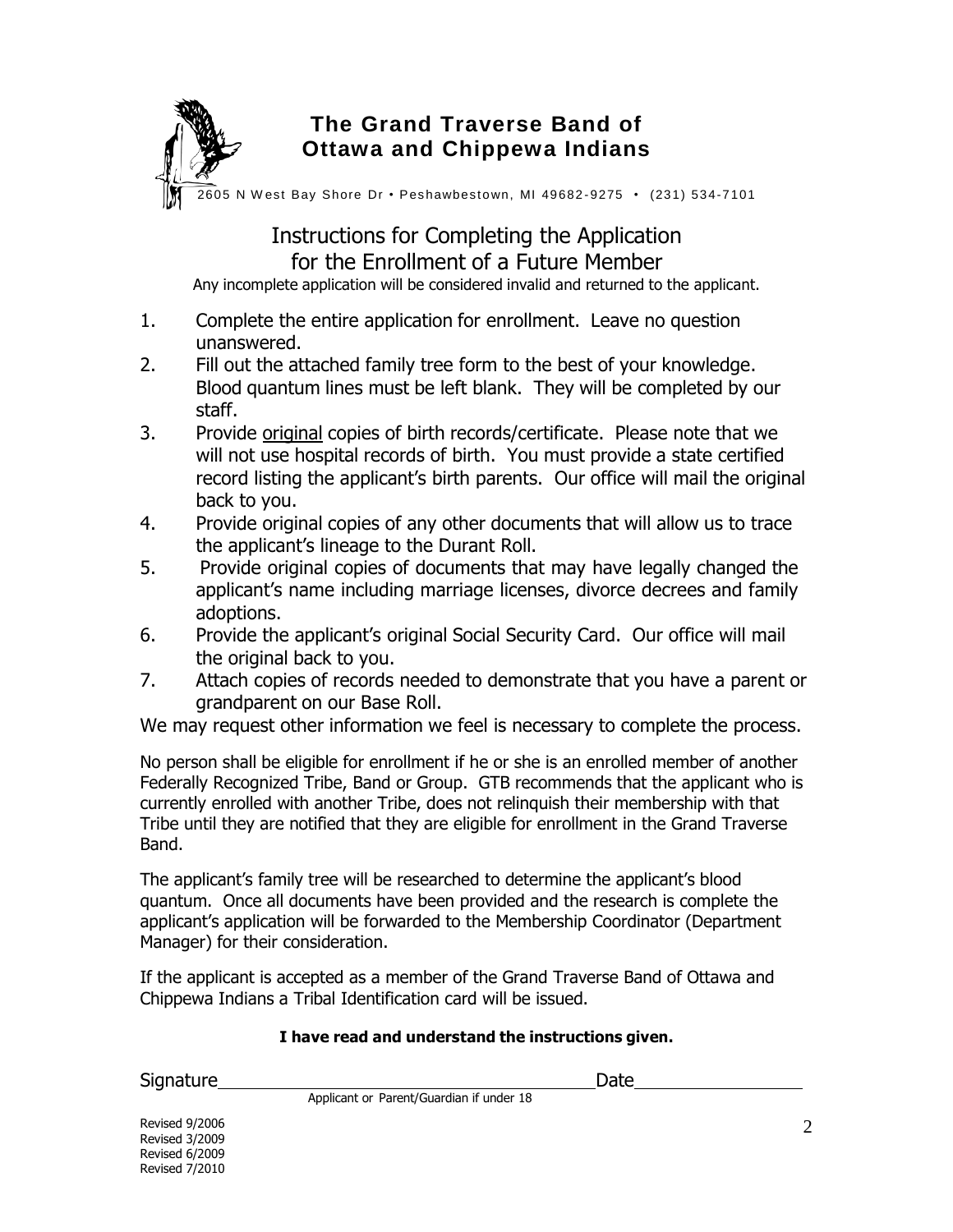

# APPLICATION FOR ENROLLMENT FOR FUTURE MEMBERS

#### Into The Grand Traverse Band of Ottawa and Chippewa Indians

**When completing the application for a minor: The answers you provide are the answers for the applicant.**

**ALL questions must be answered or the application will be denied.**

**The most current application will be used. (See bottom left for revision date)**

| Applicant's Full Name:<br><u>Applicant's Full Name:</u>                                                                                                                                                                                                                                                                                                                                                                                                             |  |  |
|---------------------------------------------------------------------------------------------------------------------------------------------------------------------------------------------------------------------------------------------------------------------------------------------------------------------------------------------------------------------------------------------------------------------------------------------------------------------|--|--|
| Has the applicant ever had a name change? Figure Please list all maiden, married, adopted and                                                                                                                                                                                                                                                                                                                                                                       |  |  |
| What document was used to make this name change? $\Box$ Affidavit of Parentage $\Box$ Court Documents                                                                                                                                                                                                                                                                                                                                                               |  |  |
|                                                                                                                                                                                                                                                                                                                                                                                                                                                                     |  |  |
|                                                                                                                                                                                                                                                                                                                                                                                                                                                                     |  |  |
|                                                                                                                                                                                                                                                                                                                                                                                                                                                                     |  |  |
|                                                                                                                                                                                                                                                                                                                                                                                                                                                                     |  |  |
| Does the applicant live on the GTB Reservation? ____________GTB Trust Land? ________________________                                                                                                                                                                                                                                                                                                                                                                |  |  |
|                                                                                                                                                                                                                                                                                                                                                                                                                                                                     |  |  |
|                                                                                                                                                                                                                                                                                                                                                                                                                                                                     |  |  |
| Telephone $\begin{array}{c} \begin{array}{c} \begin{array}{c} \end{array} \end{array}$ $\end{array}$ $\begin{array}{c} \end{array}$ $\begin{array}{c} \end{array}$ $\begin{array}{c} \end{array}$ $\begin{array}{c} \end{array}$ $\begin{array}{c} \end{array}$ $\begin{array}{c} \end{array}$ $\begin{array}{c} \end{array}$ $\begin{array}{c} \end{array}$ $\begin{array}{c} \end{array}$ $\begin{array}{c} \end{array}$ $\begin{array}{c} \end{array}$ $\begin{$ |  |  |